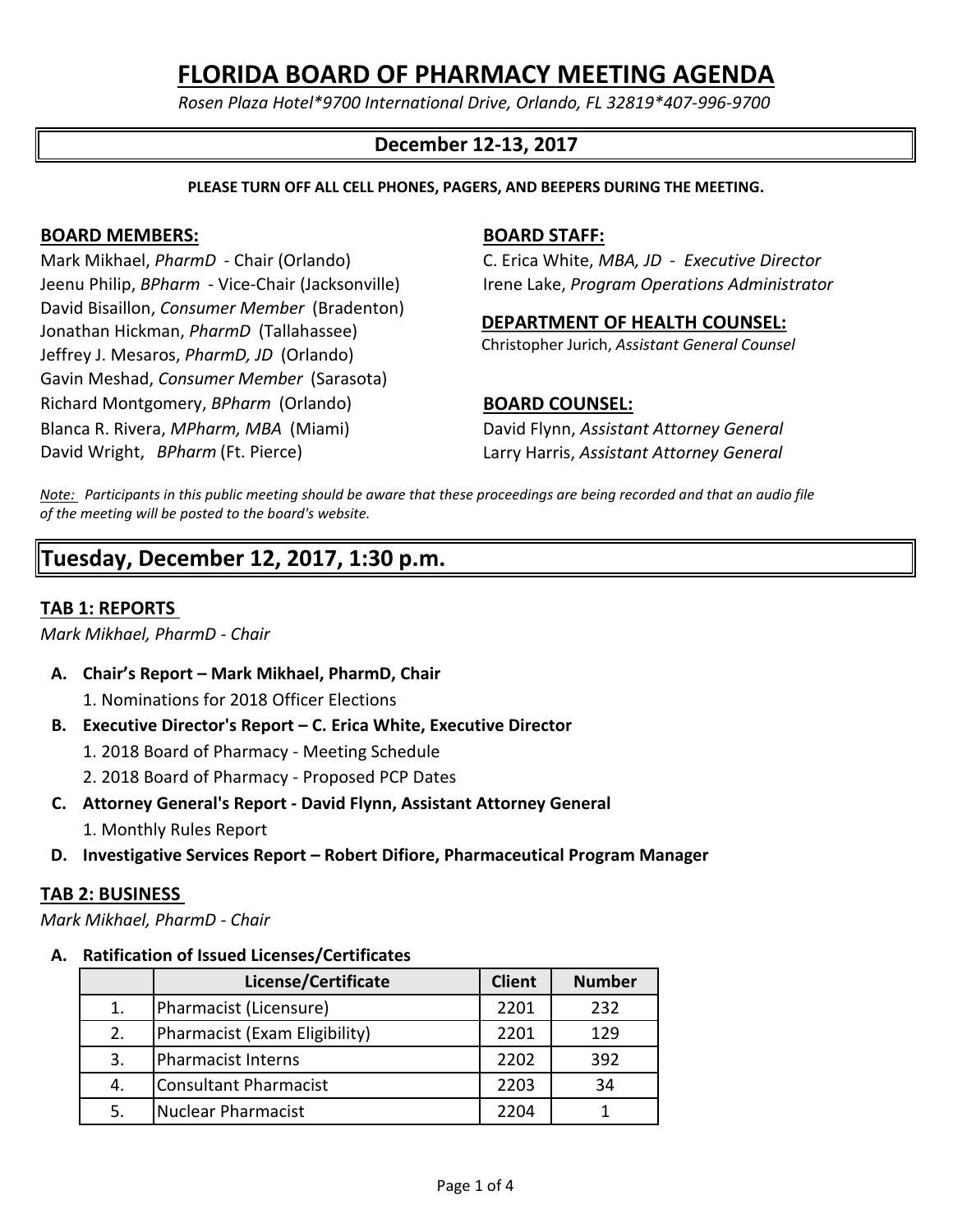*Rosen Plaza Hotel\*9700 International Drive, Orlando, FL 32819\*407-996-9700*

# **December 12-13, 2017**

**PLEASE TURN OFF ALL CELL PHONES, PAGERS, AND BEEPERS DURING THE MEETING.**

## **TAB 2: BUSINESS**

*Mark Mikhael, PharmD - Chair*

## **A. Ratification of Issued Licenses/Certificates (cont….)**

|     | License/Certificate                    | <b>Client</b> | <b>Number</b> |
|-----|----------------------------------------|---------------|---------------|
| 6.  | Pharmacy/Facilities                    | 2205          | 97            |
| 7.  | <b>Registered Pharmacy Technicians</b> | 2208          | 877           |
| 8.  | Programs                               | 2209          | 16            |
| 9.  | Nonresident Sterile Compounding        | 2210          |               |
| 10. | CE Providers - Approved                |               |               |
| 11. | CE Courses - Approved                  |               | 33            |

## **B. Review and Approval of Minutes**

|    | October 2, 2017 - Rules Committee                |
|----|--------------------------------------------------|
|    | October 3, 2017 - Controlled Substance Committee |
|    | October 3, 2017 - Legislative Committee          |
| 4. | October 3-4, 2017 - Full Board Meeting           |

# **C. Request for Approval for AHCA Exemption**

|    | Licensee              | <b>Client</b>  | File # |
|----|-----------------------|----------------|--------|
| ∸. | <b>Felix Mitchell</b> | າາ∩≁<br>44 U.L | 34183  |

# **TAB 3: APPLICATIONS REQUIRING BOARD REVIEW**

*Jeffrey J. Mesaros, PharmD, JD* 

#### **A. Pharmacist Applications**

|    | <b>Applicant</b>      | <b>Client</b> | File # |
|----|-----------------------|---------------|--------|
|    | Martiza Perez         | 2201          | 49436  |
|    | Sanjeev Seenath       | 2201          | 51441  |
| 3. | <b>Samuel Shearer</b> | 2201          | 51434  |

#### **B. Pharmacy Permits**

|    | Applicant                    | <b>Client</b> | File# |
|----|------------------------------|---------------|-------|
|    | Costco Wholesale Corporation | 2205          | 25077 |
| 4. | Biologics Inc.               | 2205          | 25029 |
|    | Germaine Pharmacy, Inc.      | 2205          | 24833 |

#### **C. Non-Resident Sterile Compounding**

| <b>Filet</b><br>Client<br> Applicant |
|--------------------------------------|
|--------------------------------------|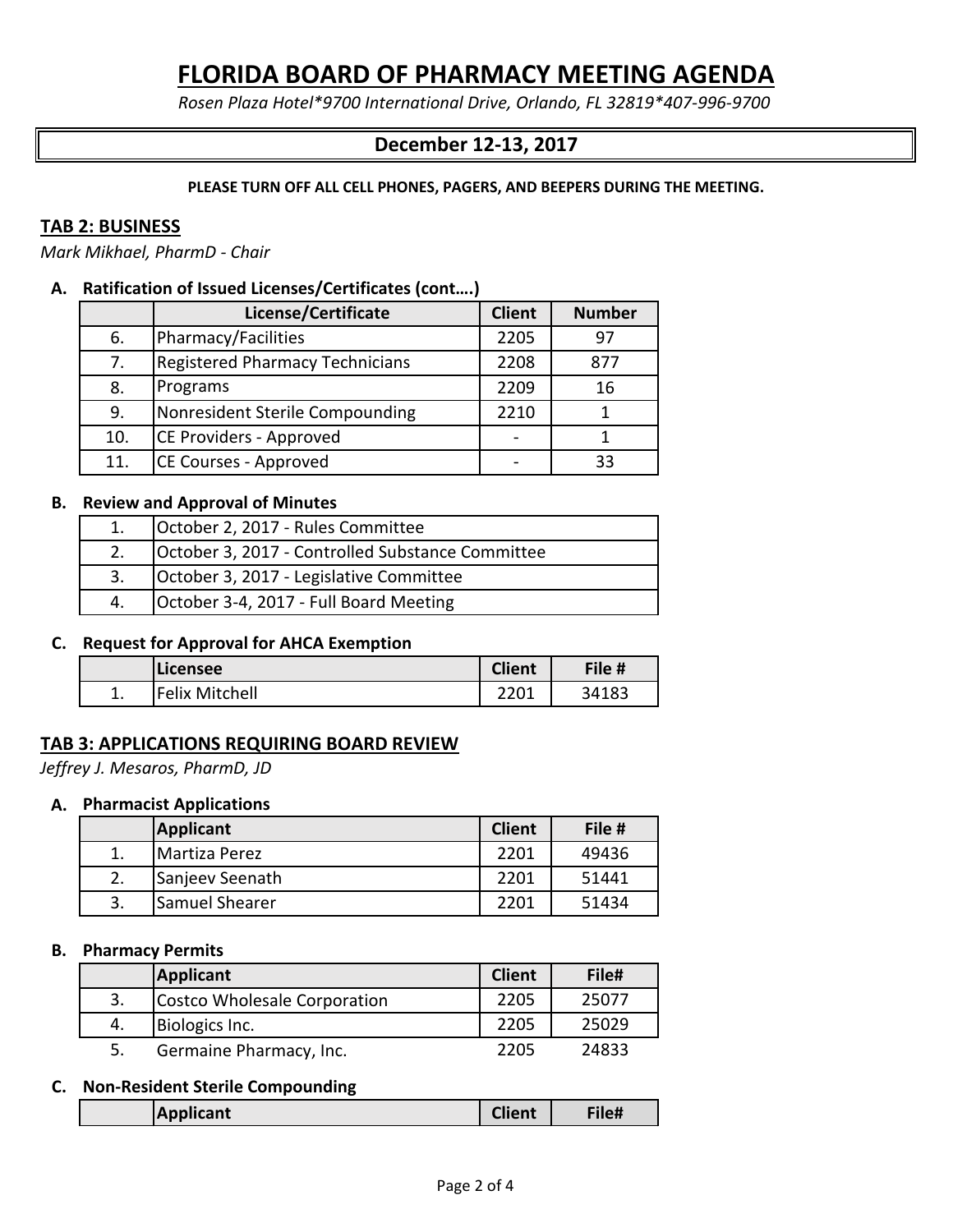*Rosen Plaza Hotel\*9700 International Drive, Orlando, FL 32819\*407-996-9700*

# **December 12-13, 2017**

**PLEASE TURN OFF ALL CELL PHONES, PAGERS, AND BEEPERS DURING THE MEETING.**

| -- | Ilmprimis Njot,<br>ᄔᄔ | - |  |
|----|-----------------------|---|--|
|----|-----------------------|---|--|

# **TAB 3: APPLICATIONS REQUIRING BOARD REVIEW (cont…)**

*Jeffrey J. Mesaros, PharmD, JD* 

### **D. Registered Pharmacy Techician**

|    | <b>Applicant</b> | <b>Client</b> | File# |
|----|------------------|---------------|-------|
| ∸. | Ebony Knight     | 2208          | 7676  |

# **TAB 4. PRESENTATIONS**

1. Presentation From Dorothy Brown, *PharmD, MBA,* Vaccines Field Medical Liaison, Vaccines Clinical and Medical Affairs, US, GKS - Florida

# **TAB 5. COMMITTEE REPORTS & ACTIONS**

*Mark Mikhael, PharmD - Chair*

- 1. Rules Committee - *Jeffrey Mesaros, PharmD, JD, Committee Chair*
- 2. Compounding Committee
- 3. Controlled Substances Committee *Gavin Meshad, Committee Chair*
- 4. Legislative Committee, Jeenu Philip, *BPharm, Committee Chair*

# **Wednesday, December 13, 2017, 9:00 a.m.**

# **TAB 6. DISCIPLINARY CASES**

*Mark Mikhael, PharmD - Chair and Christopher Jurich, Assistant General Counsel*

## **A. SETTLEMENT AGREEMENTS (Appearance Required)**

|        | <b>Licensee</b>               | Case #     | <b>PCP Members</b> |
|--------|-------------------------------|------------|--------------------|
| SA-1   | Giriraj, LLC                  | 2017-01890 | Meshad & Phillip   |
| $SA-2$ | Beena Vishnubhai Patel, R.Ph. | 2017-01889 | Meshad & Phillip   |

### **B. DETERMINATION OF WAIVERS**

| <b>Licensee</b>                        | Case #     | <b>PCP Members</b> |
|----------------------------------------|------------|--------------------|
| DOW-1 Mariposa Pharmacy Discount, Inc. | 2016-21196 | Glass & Weizer     |
| DOW-2 May D. Perez, RPT                | 2016-22584 | Glass & Phillip    |
| DOW-3 Baizan Medical Equipment, Inc.   | 2016-13832 | Mesaros & Meshad   |
| DOW-4 Tropical Pharmacy                | 2016-09214 | Phillip & Meshad   |
| DOW-5 Evelyn Miranda-Hankerson, RPT    | 2016-07684 | Phillip & Meshad   |